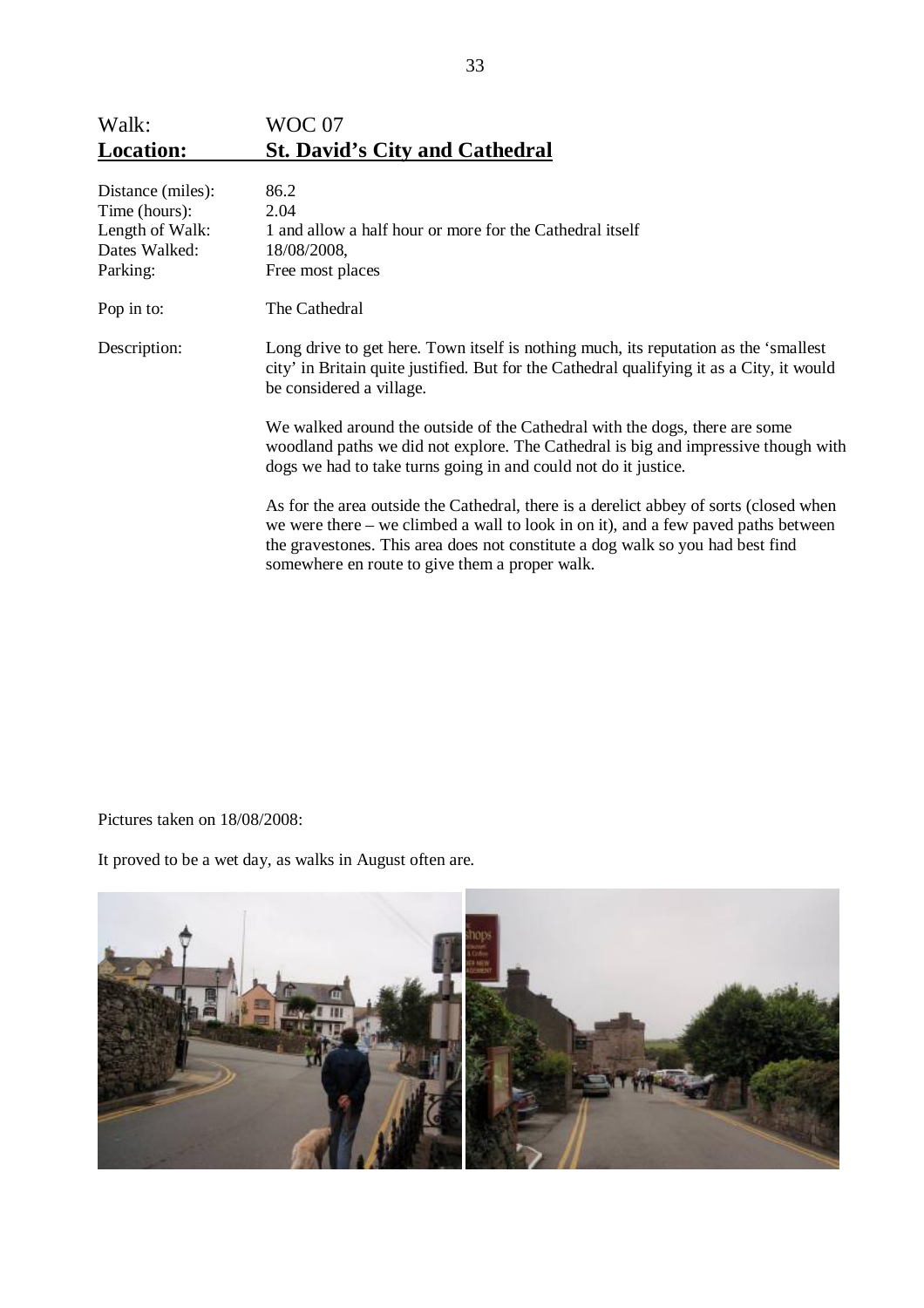Cathedral is worth spending some time in. Dogs obviously have to wait outside so we took turns going in.



There is some open ground you can wander around outside, but we did not find any dog walks in the short time we were here. There does appear to be a footpath behind the old ruins though.



Our inside pictures do not do the place justice. Remarkable such a place was built so far away from anywhere.